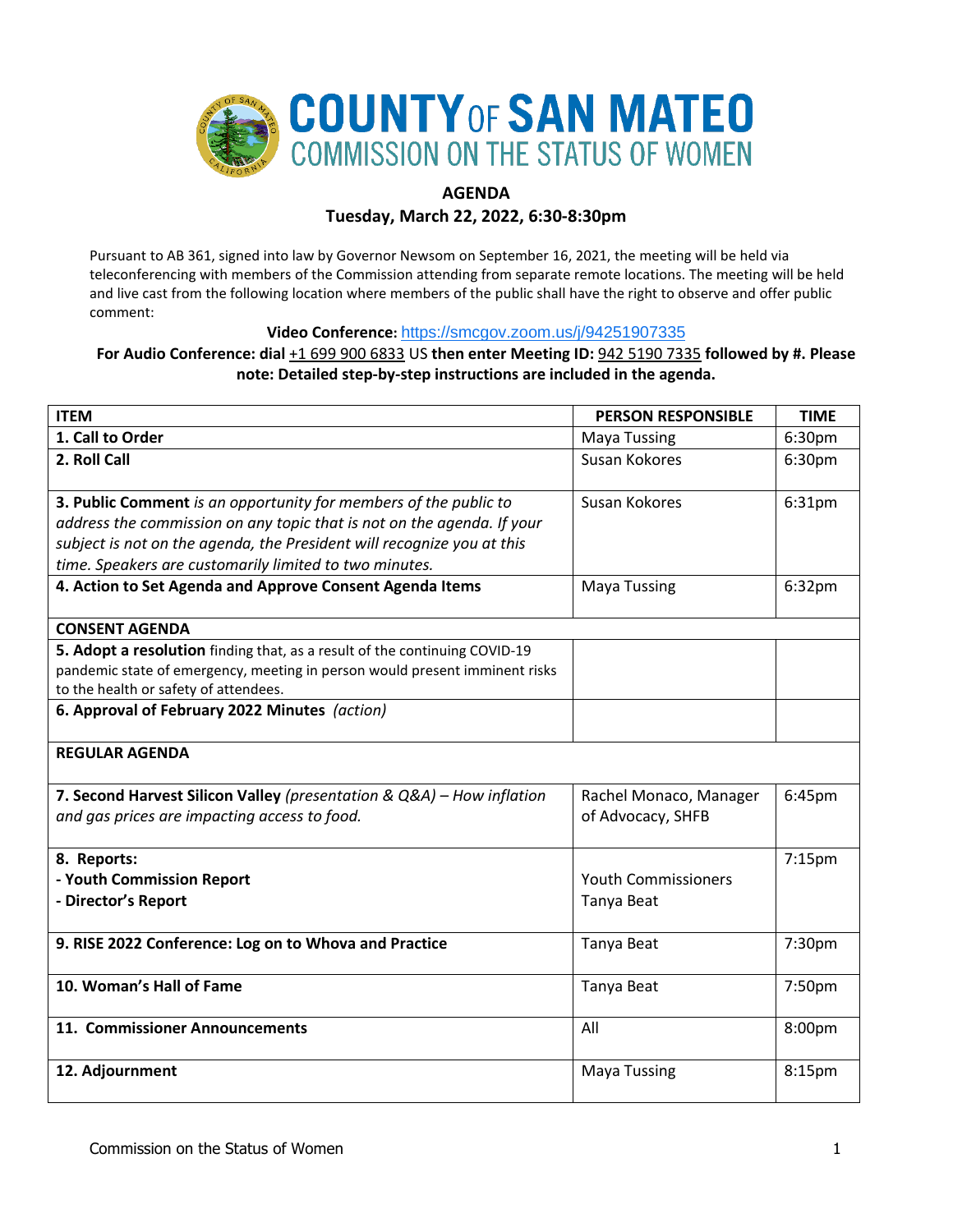The **Commission on the Status of Women Group agree** to arrive on time/start on time; take turns speaking; speak loud enough for everyone to hear; be courteous of other opinions; listen to hear a different perspective than your own; mute phones; allow the chair to guide the process; Chair will check in about remaining time at 8:15 PM.

Public records that relate to any item on the open session agenda for a regular or special meeting of the Commission on the Status of Women are available for public inspection. Those records that are distributed less than 72 hours prior to the meeting are available for public inspection at the same time they are distributed to members of the Commission. Those public records are available online and for public inspection at the Human Resources Department located at 455 County Center,  $5<sup>th</sup>$  floor, Redwood City, CA 94063 by appointment. The public records may also be transmitted electronically by emailing theat@smcgov.org or calling 650-363-4467.

I**N COMPLIANCE WITH THE CALIFORNIA GOVERNMENT CODE AND THE AMERICANS WITH DISABILITIES ACT,** auxiliary aids and services for this meeting will be provided upon request when given three days' notice. Please call 650-363-4467 (voice) or email [tbeat@smcgov.org](mailto:tbeat@smcgov.org) to make such a request.

#### **Instructions for Joining a Zoom Meeting via Computer or Phone**

#### **Best Practices:**

- Please mute your microphone when you are not speaking to minimize audio feedback
- If possible, utilize headphones or ear buds to minimize audio feedback

• If participating via videoconference, you can use your computer audio OR you can use the dial-in option (Option 2 below).

• **Members of the Public:** Use the "raise your hand" feature to make public comment on an Agenda item. The moderator will then ask you to share your comment.

#### **Options for Joining**

**A. Videoconference with Computer Audio – see Option 1 below** 

**B. Videoconference with Phone Call Audio – see Option 2 below** 

**C. Calling in from iPhone or Telephone/Landline – see Option 3 below**

Videoconference Options: You do not need to download Zoom in order to use the video conferencing. However, you **MUST have internet access**. In using video, your computer needs to have a camera that can show you to the rest of the participants and vice versa.

## **Option 1 Videoconference with Computer Audio:**

1. From your computer, click on the following link, also included on the Commission on the Status of Women website: <https://smcgov.zoom.us/j/94251907335>

2. A new window will open in your browser and it will automatically join you to the waiting room for the meeting. The moderator will allow you in. All participants are automatically muted when they are joined to the meeting.

3. Click on "Camera" icon to turn on or off the camera. This menu bar is also where you can mute/unmute your audio which is the "Microphone" icon.

## **Option 2 Videoconference with Phone Call Audio:**

1. From your computer, click on the following link: <https://smcgov.zoom.us/j/94251907335>

- 2. A new window will open in your browser and it will automatically join you to the meeting.
- 3. To join the audio separately with your phone, please dial the phone number for the meeting: +1 669 900 6833 US
- 4. You will be instructed to enter the meeting ID: **942 5190 7335** followed by #

5. After a few seconds, your phone audio will connect to the Meeting on your computer. You will appear as a participant twice (once with video and once with your phone number).

6. The video will be enabled, click on "Camera" icon to turn on or off the camera. This menu bar is also where you can mute/unmute your audio which is the "Microphone" icon.

## **Option 3: Calling in via Phone:**

1. To join the audio separately with your phone, please dial the phone number for the meeting: +1 669 900 6833 US

Commission on the Status of Women 2